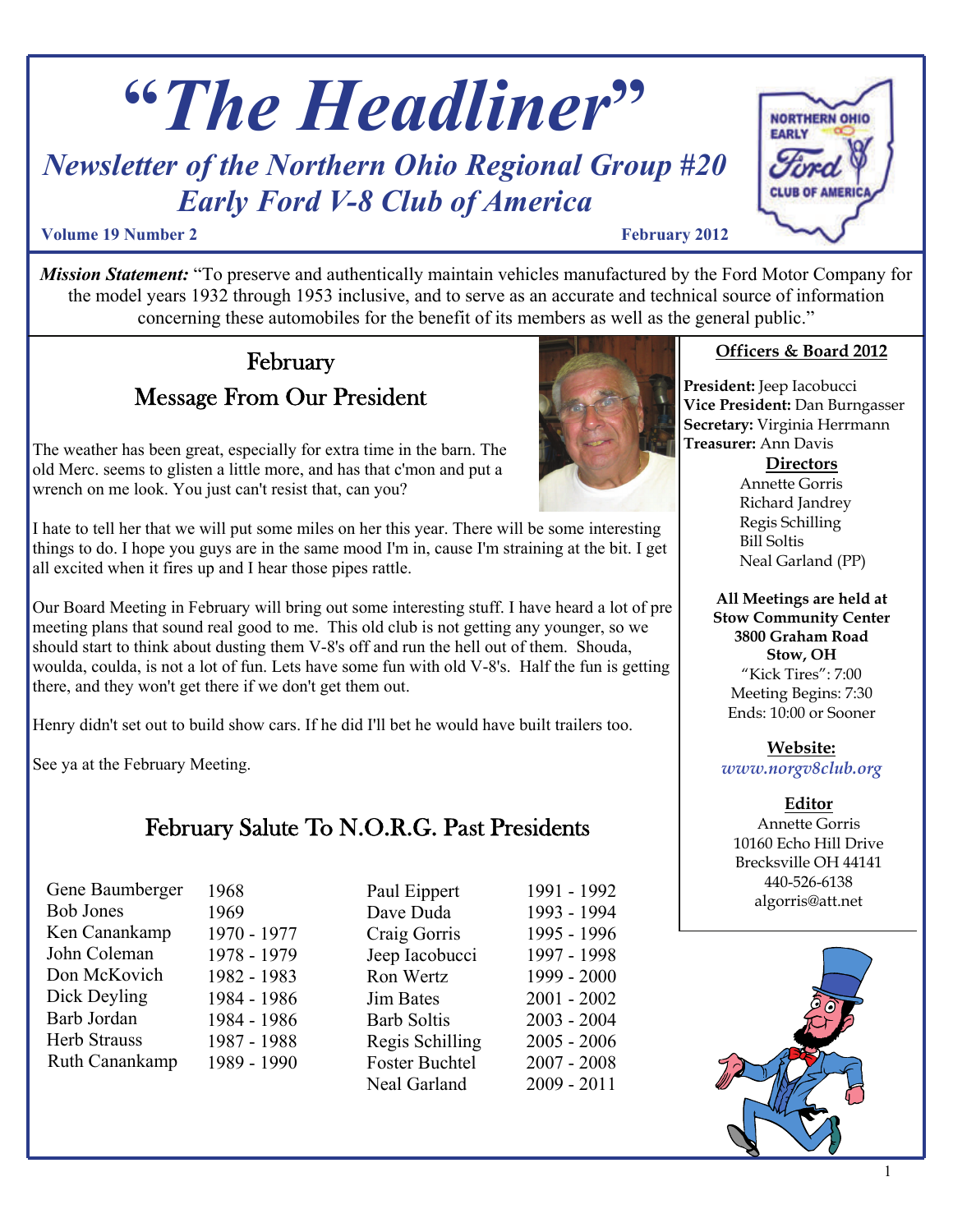### **MINUTES FROM THE N.O.R.G. MEETING OF NOVEMBER 18, 2011**

President *Neal Garland* called the meeting to order at 7:35 PM and welcomed all members and guests. *Gene Sanders* stopped in and gave us a surprise visit.

A thank you goes out to *Annette and Craig Gorris* for the goodies and coffee for the meeting.

**November Program:** Our program for the evening was presented by Bernie Golias. He is a collector and author of literature and miscellaneous memorabilia on the Winton Automobile. Bernie said Alexander Winton was a Cleveland Industrialist, born in Scotland and at age 19 moved to New York and became a machinist. Shortly after he became a US citizen he started a bicycle business. The Winton Bicycle was born in 1892 and he built bicycles until 1897. During this time he started experimenting with self-propelled equipment. Alexander Winton is known for the pneumatic tire for the automobile. He started the Winton Motor Carriage Company and sold shares for capital. Winton's first one cylinder car was built and sold for \$1,000.00 in 1897. Gasoline at that time was ½ cents a gallon. After many cars and problems, Winton had the first known "LEMON". After several cars and delivery wagons he got into racers. He raced Henry Ford and Ransome E. Olds. Barney O' Field worked one year for Winton and then went to Peerless. Throughout his life, Winton created the first fire truck, first mail truck, the first ambulance, police vehicles, limousines and first car hauler in 1899. Later Winton invented the first in-line 12 cylinder motorboat. The first selfstarting electric model was credited to Winton and not Cadillac as some may think. In 1912 his business expanded and in 1913, he invented the first diesel engine and diesel electric drive. In 1924 Winton went out of business and passed away in 1932 at 72 years of age. Cleveland was the Automobile Capital of the world at one time during the Winton History.

*Ginnie Herrmann* read the minutes from the meeting of October 21, 2011. The minutes were approved as read by *Bill Royer* and seconded by *Joe Immler.* Our Treasurer, *Ann Davis* said we still have some dollars hidden somewhere and our Lady of sunshine, *Loretta Duda* reported that a card had been sent to *Lois Stallard*. **Reports:** SEMA No report

The Headliner: *Georgene* said that someone needs to step forward and take over the Editor position for The Headliner. Georgene's prayers have been answered; *Annette Gorris* has graciously accepted the responsibility of The Headliner. Thank you Annette!

Website: *Regis Schilling* will update our web-site over the Holiday season.

Programs: *Rich Jandrey* is working on the upcoming programs.

Membership: *Craig Gorris* collected dues at the meeting and will call those who have not paid.

Activities: *Jeep Iacobucci* reported on the club activities for the balance of 2011.

Historian: No report

**Old Business:** On 11/4/11 *Bill Soltis* set-up a dinner at Henry Wahners Restaurant in Kent. For those who attended this dinner can not complain about leaving the restaurant hungry. On 11/11/11 *Bob Jones* open house displayed an outstanding collection of cars.

**New Business:** On 12/4/11 *Annette & Craig Gorris* are our hosts for the Christmas party and installation of Officers at the Oaks Lodge in Chippewa Lake. The Festivities start with appetizers at 1:30 PM followed by dinner. You can order from the menu and the gratuity will be included on the check for your convenience. Neal reported that he received the documents from the IRS to re-instate our exempt status. *Bill Royer* had more name tags at the meeting for those who didn't receive theirs as of yet. *Coffee and Cookie volunteers are needed for 2012. Neal Garland*  reported that the Glenmore gathering needs volunteers but he is not sure of what positions are needed but will have more details for the next meeting.

**2012 Elections:** Neal passed out ballots for the 2012 election of Officers. Everyone unanimously voted for the candidates and they remain the same as in 2011. *Jeep Iacobucci* is our new President. Congratulations Jeep! **Tool Time:** *Bill Roye*r said he found a Ford belt buckle at a flea market. He soaked and cleaned it up. The belt

buckle has details on the back and Bill showed us his treasure.

*Neal Garland* adjourned the meeting at 9:15 PM and *Foster Buchtel* seconded.

Respectfully Submitted, *Virginia Herrmann, Secretary*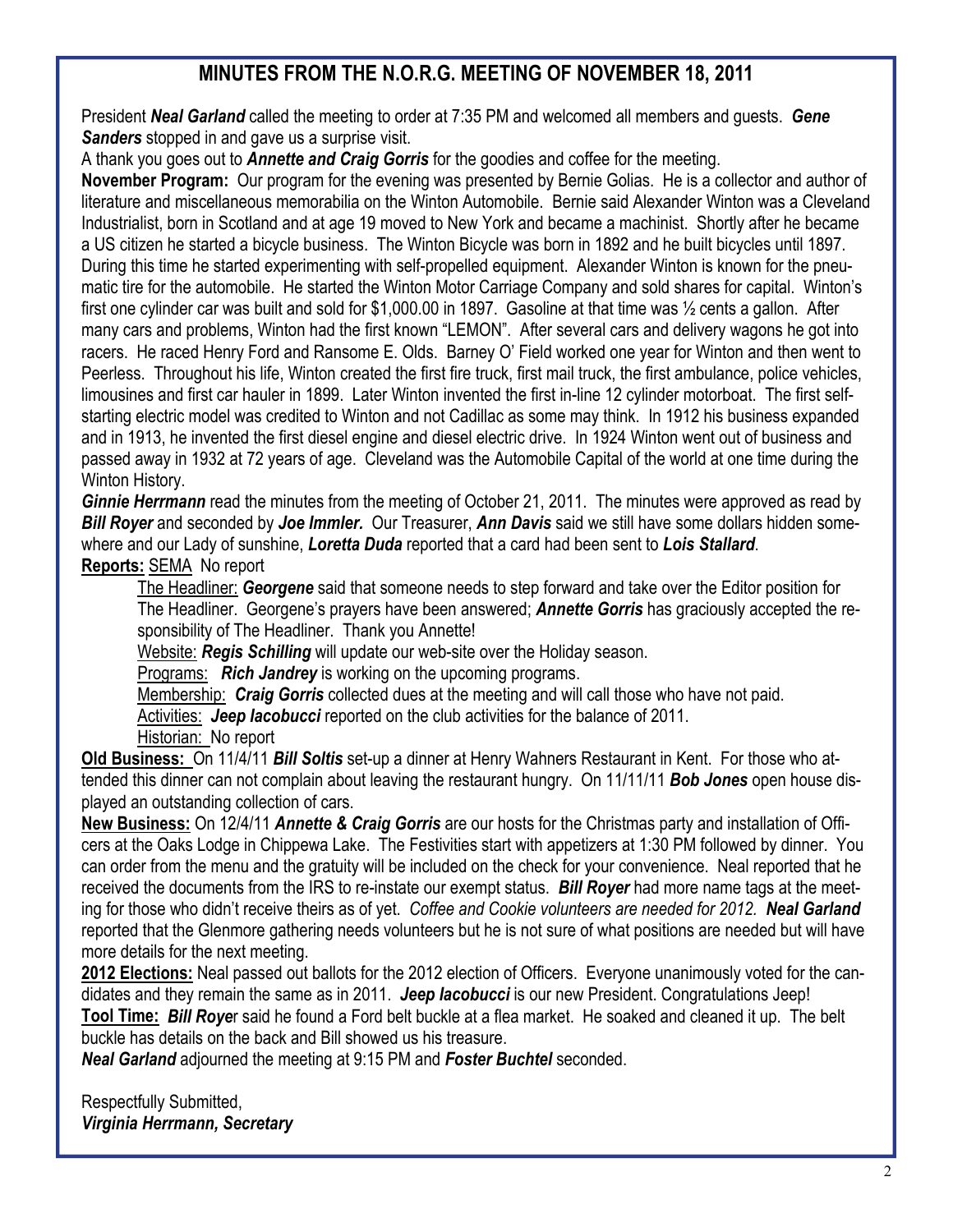## **Youths Losing Interest In Cars**

Here's an alarming development that strikes at the heart of American values: young Americans are less and less interested in driving and cars.

This indifference among the age group 16 to 29 has automakers worried. "Many of their potential customers couldn't care less about owning a car in the first place," report the trend watcher at The Wall Street Journal.

According to a 2011 University of Michigan study cited by the Journal, less than a third of 16-year-olds had ·driver's licenses in 2008 compared to nearly half 25 years ago. And the figures are only moderately less grim with age: less than two-thirds of 18-year-olds had licenses in 2008 compared to 80 percent in 1983.

What's the matter with these kids? Getting one's learner's permit used to be a life landmark along with going to college, getting married having a baby and receiving that first Social Security check. Earlier generations are appalled.

Cars aren't so much disdained as ignored by a generation that stays indoors, connects with each other through social media and gravitates to cities with good public transportation. The automakers think this problem would be solved if they could only build the right kind of cars.

A GM marketing executive quizzed 16- 30-year-olds on what they wanted in a car. He learned that we're evolving into a nation of goody two-shoes. It's well within modern memory that young car buyers, realizing that GTOs, Camaros and Mustangs were financially out of reach, had only one criterion for their first car - it had to run.

*Comments from the Editor*: The Officers and Board have been busy planning and organizing various activities and programs for 2012. Please be sure to attend meetings, bring a potential member to meetings, and save the dates by circling your calendar with activities and meeting dates.. The Northern Ohio Regional Group has always and will continue to give 100% to our Officers, Board and One Another. We **welcome all Nifty Fifty Members** to join in our activities and perhaps membership into our club.

#### **Save the dates for the following activities:**

- April 28-29 Collette's PA Overnighter
- June 8 & 9 Sugar Creek Car Festival
- June 10th Collette's Picnic
- June 19-22 Eastern National Meet Hiawassee, GA
- July TBA Hermann's Picnic
- August 5 Mt. Alverna Car Show
- August 15 Regina Car Show
- August 20-23 Central National Meet Branson, MO
- September 12-14 Western National Meet Redmond, OR<br>October 10 Iacobucci's Last Pig Roast
- Iacobucci's Last Pig Roast

**Detailed information will be in the March Issue and Newsletter prior activity** .

#### **Looking forward to seeing you at the meeting Friday, February 17th., Stow Library**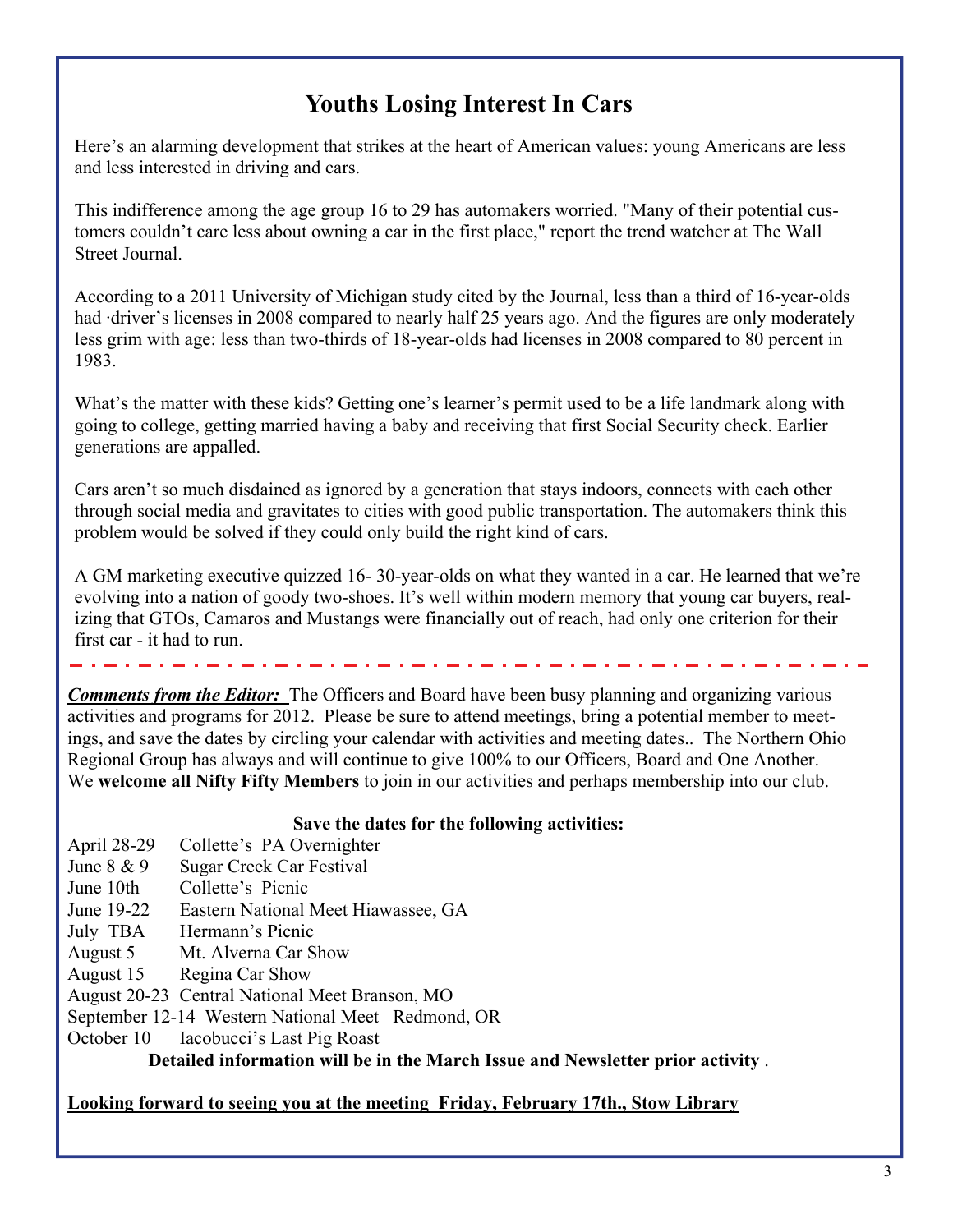**Club Clothing:** N.O.R.G. Members It seems we have drifted away from wearing our Club Clothing. There was a time when most members wore their Club Shirt and or Jacket to meetings and social events. Perhaps your items have become threadbare. Why not consider investing in a new NORG wardrobe. Below is a handy order form for your convenience

## **NORG Early Ford V-8 Club Club Clothing Order Form**

Member Name: **\_\_\_\_\_\_\_\_\_\_\_\_\_\_\_\_\_\_\_\_\_\_\_\_\_\_\_\_\_\_\_\_\_\_\_\_\_\_\_\_\_\_\_\_\_\_\_** 

Member Telephone Number: **\_\_\_\_\_\_\_\_\_\_\_\_\_\_\_\_\_\_\_\_\_\_\_\_\_\_\_\_\_\_\_\_\_\_\_\_** 

Name(s) to Embroidered on Clothing Article

Complete Form, return to Craig Gorris with payment. Note increased cost for 2XL & 3XL sizes

| <b>Clothing Item</b>                            | <b>Item Price</b>  | Qty/<br><b>Size</b> | Price |
|-------------------------------------------------|--------------------|---------------------|-------|
| Blue Nylon Jacket with Club Logo on Back &      | \$62.00            |                     |       |
| Name                                            |                    |                     |       |
| Cost adder for 2XL & 3XL                        | $$2.50 \sim $5.00$ |                     |       |
| Long Sleeve Denim Shirt with Club Logo & Name   | \$34.00            |                     |       |
| Cost adder for 2XL & 3XL                        | $$2.50 \sim $5.00$ |                     |       |
| Short Sleeve Denim Shirt with Club Logo & Name  | \$34.00            |                     |       |
| Cost adder for 2XL & 3XL                        | $$2.50 \sim $5.00$ |                     |       |
| Knit Golf Shirt No Pocket with Club Logo & Name | \$27.00            |                     |       |
| Cost adder for 2XL & 3XL                        | $$1.50 \sim $3.00$ |                     |       |
| Crew Neck Sweat Shirt with Club Logo No Name    | \$24.00            |                     |       |
| Cost adder for 2XL & 3XL                        | $$2.50 \sim $3.00$ |                     |       |

Sub Total \_\_\_\_\_\_\_\_\_\_

Prices include tax **\_\_\_\_\_\_\_** 

**Total Cost** \_\_\_\_\_\_\_\_\_\_\_\_



#### **Parts Wanted:**

**1940-41 Ford Truck Right Rear Fender. Dave Collette (724) 368-8226**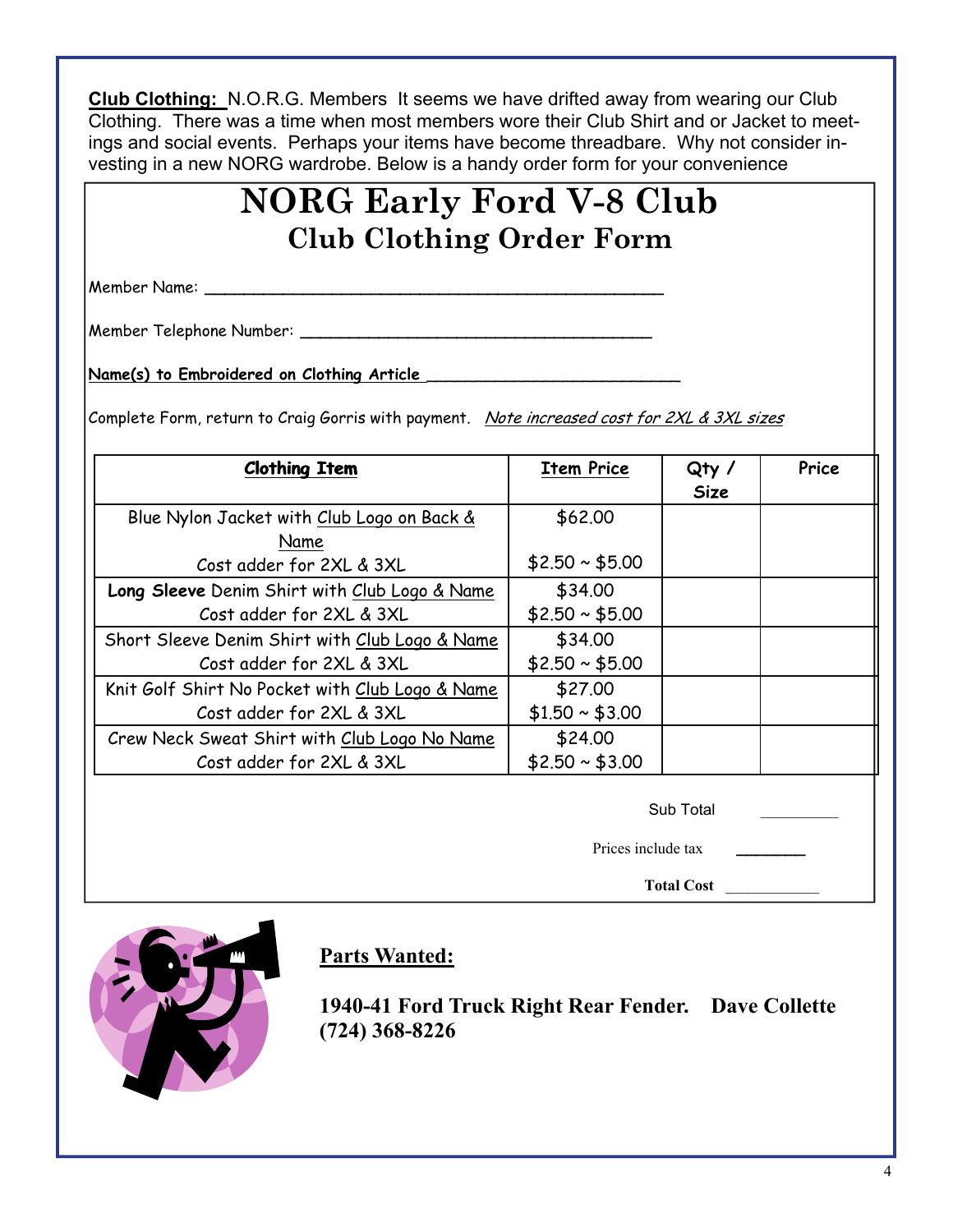*We will begin the "Touring Season" in a few months. This has been published in the past but offers a good "rule of thumb" to survive* 

## Early Ford V-8 Cruising Season "Survival" Kit

#### *KIT NO. 1 (MINIMUM USE)*

- Distributor cap and rotor
- Point set and condenser
- Park/signal bulbs (2) No. 1154
- Box of fuses for dash/taillight, radio and overdrive
- (if present) circuit
- LH wiper arm
- Spark plugs (2)
- Plug/points gaper
- Box tire valve cores
- Coil of 16 ga. soft steel wire
- Small can of brake fluid
- Radiator hose clamps (2)
- Quart of engine oil
- Small can of chassis grease
- Ignition jumper wire (24" long with alligator clamps Rear axle assembly (49-53 Fords Only)\* on each end)
- Roll of electrical tape
- Road flares (2)

#### *KIT NO. 2 (MEDIUM USE)*

- All of Kit No. 1 plus
- Front wheel brake cyl kit
- Rear wheel brake cyl kit
- Fuel pump rod
- Set of generator/fan belts
- Generator brushes (set)
- Starter brushes (set)
- Radiator cap (7 lb.)
- Radiator top & bottom hoses
- RH wiper blade
- Fuel pump in box w/gasket
- Small roll of soft sheet metal with medium hose clamps

• Two long steering box bolts (Hexhead, Class G rating, 3/8-16x3-3/4" long, 3/8-16x4-1/4" long)

#### *KIT NO. 3 (FREQUENT Or Long Tour USE)*

- Kits No. 1  $& 2$ , plus
- Starter drive w/spring
- Front driveshaft universal kit
- Rear driveshaft universal kit
- Generator front bearing
- Front wheel bearing set
- Carburetor gasket kit
- Carburetor economizer valve
- Headlight
- Water outlet (thermostat) gaskets (2)
- Rear spring front pivot screw w/nut
- Set of battery jumper wires
- 24" of 3/16" brake line with couplings and flaring tool kit
- 
- 23" or 1/4" ID (wiper) hose
- Right & Left Side Water Pump

*Suggest you package ignition parts in a sealed plastic bag to prevent moisture. Most other parts may be packaged into plastic storage container(s) available from Target or Wall Mart.* 

*\*The rear axle should have a new bearing pressed onto it. I have seen many 49-53 Fords broken down on the road with a cracked rear axle*. *It is not a difficult item to change but a nuisance if you do not have one*